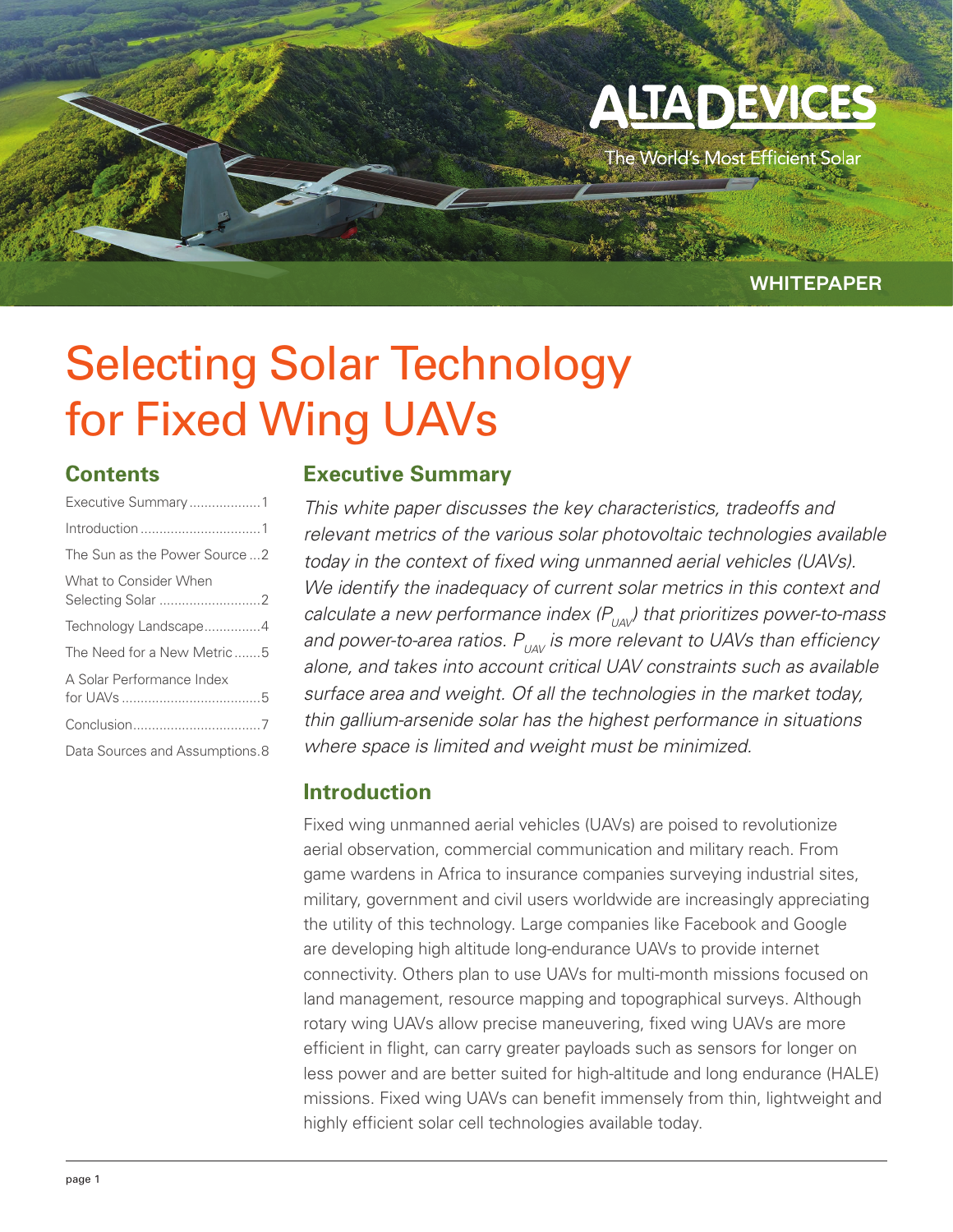

*Fig. 1. Solar cells can help quadruple the range of battery powered UAVs.*

### **The Sun as the Power Source**

The large horizontal surfaces on fixed wing UAVs can accommodate a significant quantity of solar cells. Aircraft such as the NASA/AeroVironment Helios demonstrated, in the 1980s, the potential for solar cells to transform the wing from a passive mechanical component into a primary power source or to provide payload power, with minimal impact on aerodynamics. Recent improvements in electric propulsion technology and wireless connectivity are now driving strong commercial interest in solar power for UAVs of all sizes, such as the AeroVironment Puma (Figure 1).

#### **What to Consider When Selecting Solar**

The photovoltaic industry is dominated by large players manufacturing nearcommodity product for the large scale utility, commercial and residential power generation markets. The dominant performance metric is efficiency. However, there are other metrics and solar technologies that are more relevant to UAV applications. We discuss these below.

#### Power to Weight Ratio



The objective of the UAV is to carry a payload; any excess weight detracts from this ability. Since the solar panels are usually integrated into cantilevered wings, the weight of the solar can lead to a further increase in the weight of the aircraft due to increased structural requirements. Therefore, the power to weight ratio (Pm) of the solar technology being evaluated is a primary consideration in a UAV application.

The total weight of the solar is the sum of the weight of the cells themselves, plus the weight of the protective packaging needed for that cell to survive the expected operating environment. Certain cell technologies need special thick or multilayer packaging for acceptable lifetimes. This packaging can be heavy.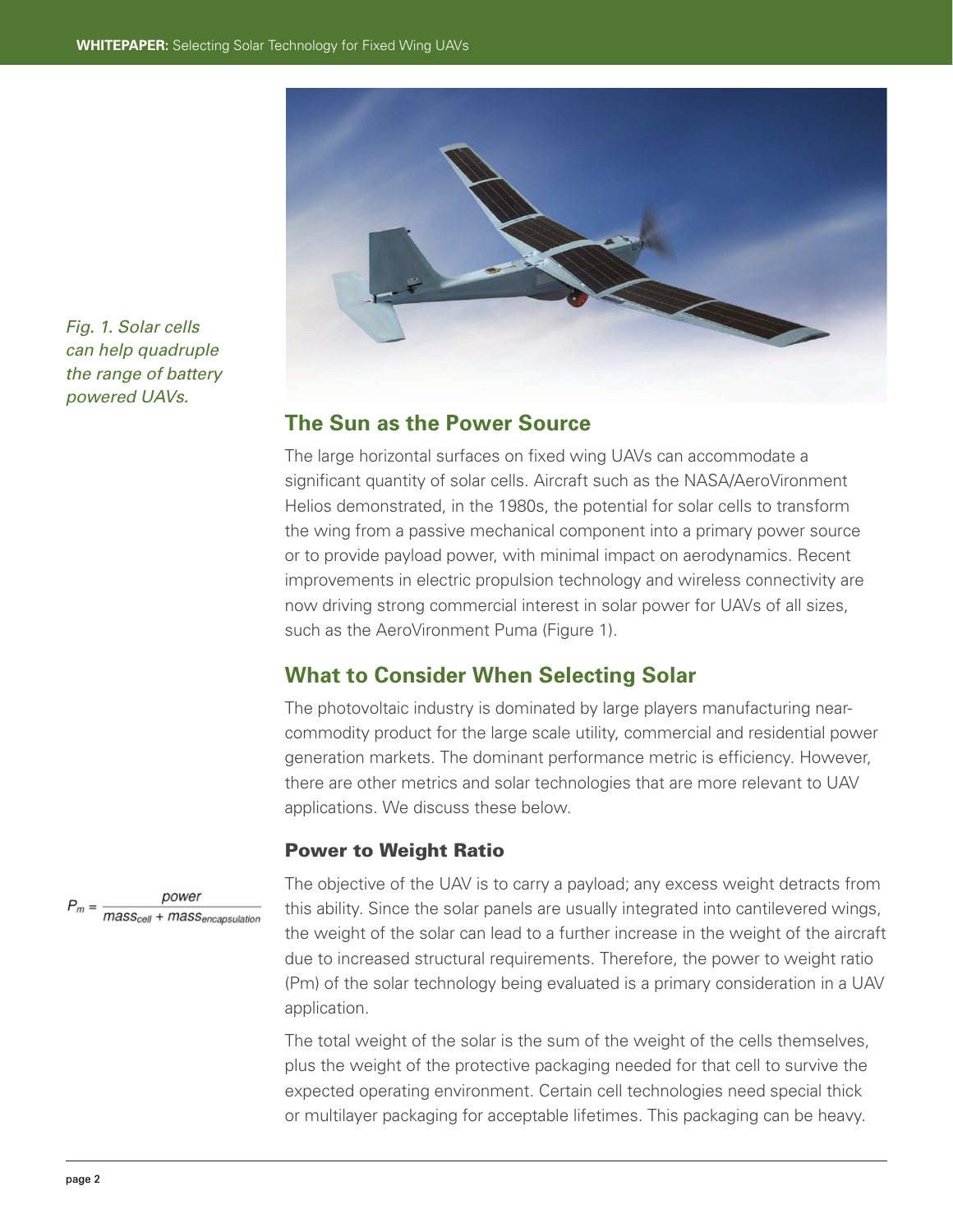Therefore, it is important to consider the total weight of the solar submodule (i.e. cell weight including interconnections, plus weight of encapsulation) when comparing technologies using power to weight ratios.

#### Power to Area Ratio

Surface area is limited even on fixed wing UAVs, so an important metric is efficiency (η, quoted in %), or power per unit area (PA). As discussed below, there are solar technologies that can have high power-to-weight ratios but suffer from low conversion efficiencies. This can be a handicap in UAV applications since the available area is limited. Increasing wing area for the sole reason of accommodating additional solar power may not pay off, due to increased structural weight and drag. The relative size of the individual solar cells compared to the wing size also becomes a consideration, with smaller cells enabling higher packing densities (F). The ability and willingness of the vendor to provide customized sizes and shapes of solar cells and cell assemblies to ensure maximum utilization of available area are also important here.

#### Ease of Integration

Ideally the chosen solar technology must not impose additional constraints on the aircraft design or the manufacturing process. Solar cell technologies can vary greatly in this regard. Thickness, mechanical flexibility and ability to withstand common manufacturing processes, such as vacuum forming, are major factors to be considered. Thinner solar cells are typically easier to integrate because they are more flexible and more resistant to breakage. Cells can be encapsulated with a variety of plastic films and even spray-on clearcoats. Other factors include the ability to provide a smooth surface for optimal aerodynamics while maintaining a high power to weight ratio.

#### Durability and Reliability

UAVs operate in harsh environments. Extreme temperature swings, vibration and flexing are normal. In addition, impact and abrasion are possible during takeoff, landing and low altitude operations. Many UAV designs (especially larger UAVs) will seek to employ higher bus voltages in order to reduce the weight of wiring and use more efficient propulsion. Higher voltages can result in specific failure modes in the solar panels which may not appear during low voltage bench testing. Finally, if the solar sub-modules are to be adhered to the UAV surfaces, it is extremely important that the adhesion system be thoroughly qualified. The encapsulation system used to protect the cells must be similarly qualified. It is important to select a technology vendor that is willing to invest in needed testing and to provide relevant data on an ongoing basis as the UAV design evolves.

 $P_A = \eta * F * 1000 (W/m^2)$ 

It is important to select a technology vendor that is willing to invest in needed testing and provide relevant data on an on-going basis as the UAV design evolves.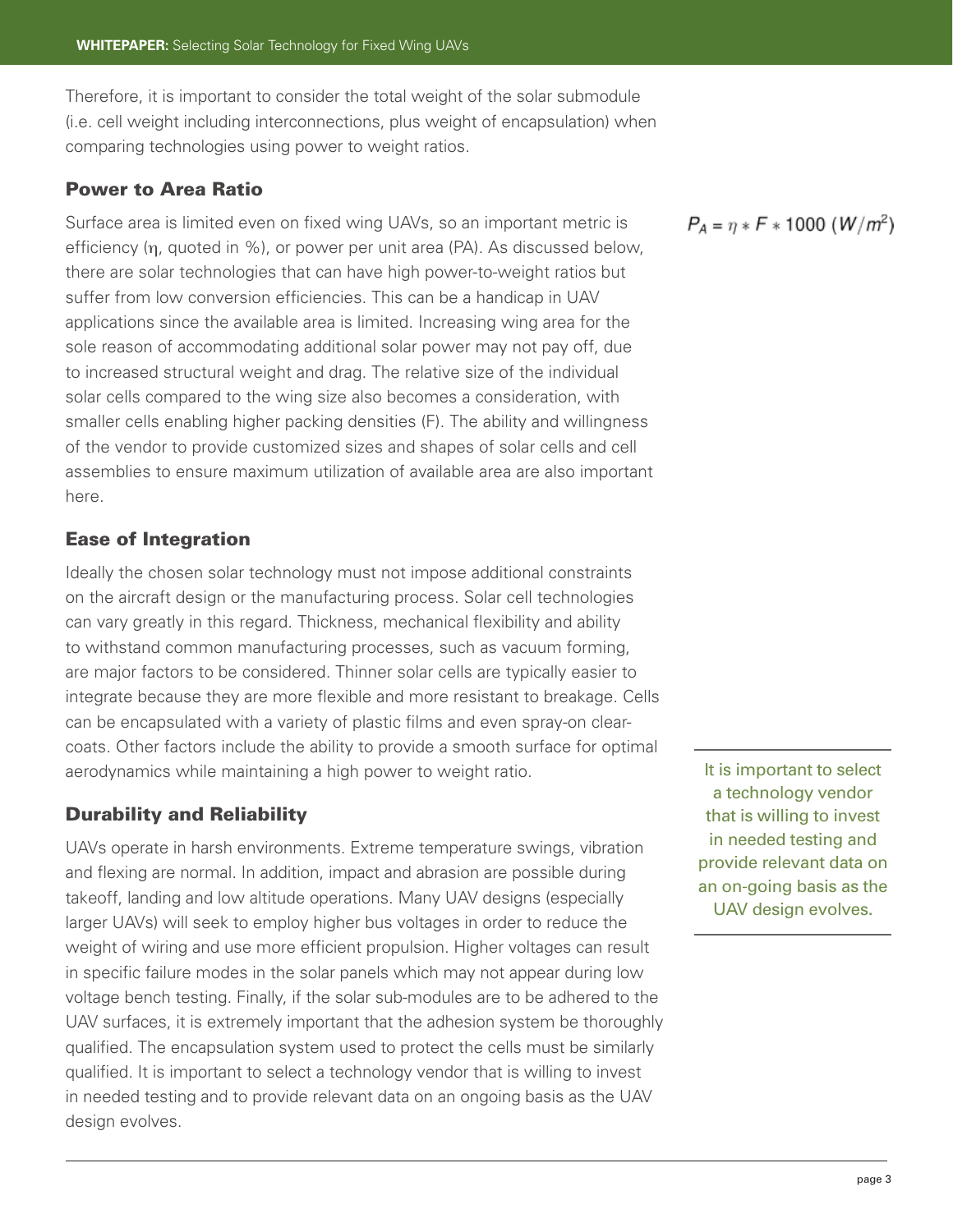## **Technology Landscape**

There are over twenty photovoltaic technologies being actively pursued by various manufacturers and research groups. Broadly, they can be divided into wafer-based and thin-film types. Here we discuss only those technologies which can readily be produced in a form suitable for UAV integration. Relevant wafer-based technologies are crystalline silicon (c-Si) and gallium-arsenide (GaAs). Relevant thin-film technologies are amorphous silicon, copper-indiumgallium-selenide and thin gallium-arsenide based photovoltaics.

#### Crystalline Silicon Solar Cells

The vast majority of existing solar cells and manufacturing capacity is of crystalline silicon, typically made from 6-inch size wafers. The typical efficiency of this technology is approximately 17% (up to 20% for some newer technologies) as measured under standard test conditions, but the efficiency can drop off under real world operating conditions of elevated temperatures and reduced illumination. These wafer-based cells are generally about 0.2 mm thick, are brittle and must be encapsulated in relatively thick laminates for adequate environmental protection which can increase weight by a factor of 3 or more. Production of these cells is dominated by large manufacturers who may be reluctant to support the relatively low volumes of the UAV industry. The chief advantages of crystalline silicon are its technology maturity and good efficiencies under standard conditions.

#### Lightweight Thin Film Solar Cells

Thin-film solar cells utilize much thinner layers of semiconductor material a hundred times thinner than the wafers discussed above. Potentially, these cells can be made into very thin and lightweight panels. We discuss these next.

#### Copper Indium Gallium Selenide (CIGS)

A popular thin-film technology is copper-indium-gallium arsenide (CIGS). Flexible CIGS cells can be fabricated on thin metal foils and offer large area efficiencies of up to 13% (under standard conditions). They are extremely sensitive to moisture and air, however, and must be encapsulated in a hermetically sealed package in order to provide a satisfactory lifetime. This package increases product weight and reduces options for integration. CIGS also has relatively low energy yield in high temperature and low light conditions.

The chief advantage of crystalline silicon is technology maturity and good efficiency under standard conditions. However, integration can be problematic, particularly for smaller UAVs.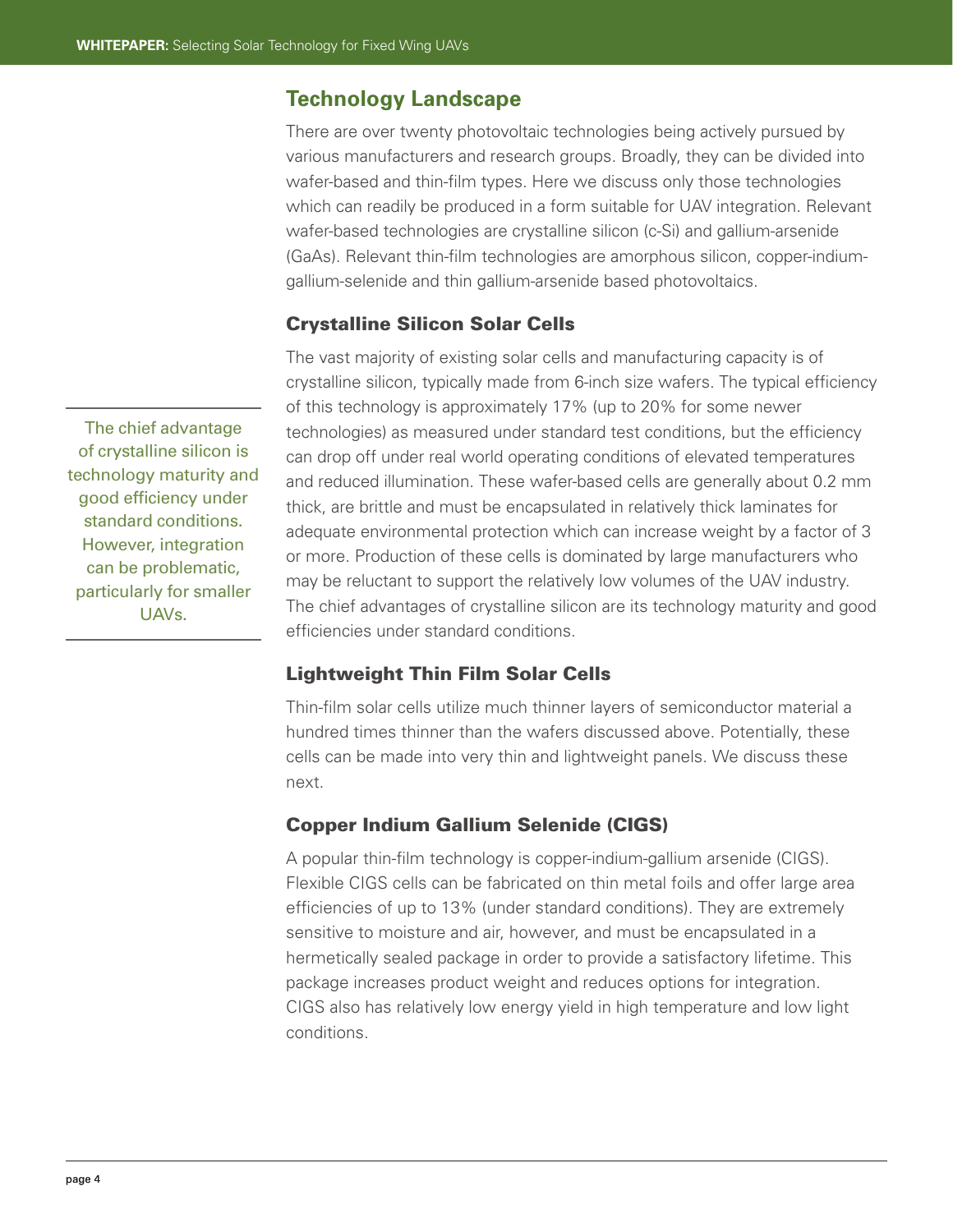#### Amorphous Silicon (a-Si)

Lightweight amorphous silicon (a-Si) solar cells are technologically mature, inexpensive, relatively insensitive to moisture and air, easy to integrate and can provide good energy yields in real world conditions. However, their conversion efficiency is relatively low (about 8%) and it can be difficult to find sufficient surface area on an UAV to mount enough of these cells to meet power needs.

#### Thin Gallium Arsenide (Thin GaAs)

Thin GaAs is a relatively new technology that offers the high conversion efficiencies (25%-35%) and high energy yield of traditional GaAs solar cells, but in a lightweight and flexible format. This technology offers power to weight ratios over 1 kW/kg as well as the high conversion efficiencies needed in situations where available real estate is limited. Not as sensitive to air or moisture, these cells are also easier to integrate than CIGS cells. Thin GaAs cells are available in smaller sizes than traditional GaAs solar, which can result in superior packing density especially in smaller aircraft.

## **The Need for a New Metric**

High efficiency is not sufficient for a technology to be suitable for UAVs, if it comes at the expense of increased weight. A high power to weight ratio may not be sufficient in the absence of high conversion efficiency, if the available wing area is not enough to provide a meaningful amount of power. The commonly used metric of efficiency does not take into account these simultaneous constraints of surface area and weight inherent to UAV design.

In the next section, we present a new metric that underscores the importance of power per unit area and power per unit mass and permits the reader to rank solar technologies with these key factors in mind. We present rankings for solar panels based on standard and advanced crystalline silicon, amorphous silicon, CIGS, and traditional and thin gallium arsenide, but the metric may be calculated for any solar technology.

Thin GaAs offers very high power to weight ratios as well as the high conversion efficiencies needed in situations where available real estate is limited.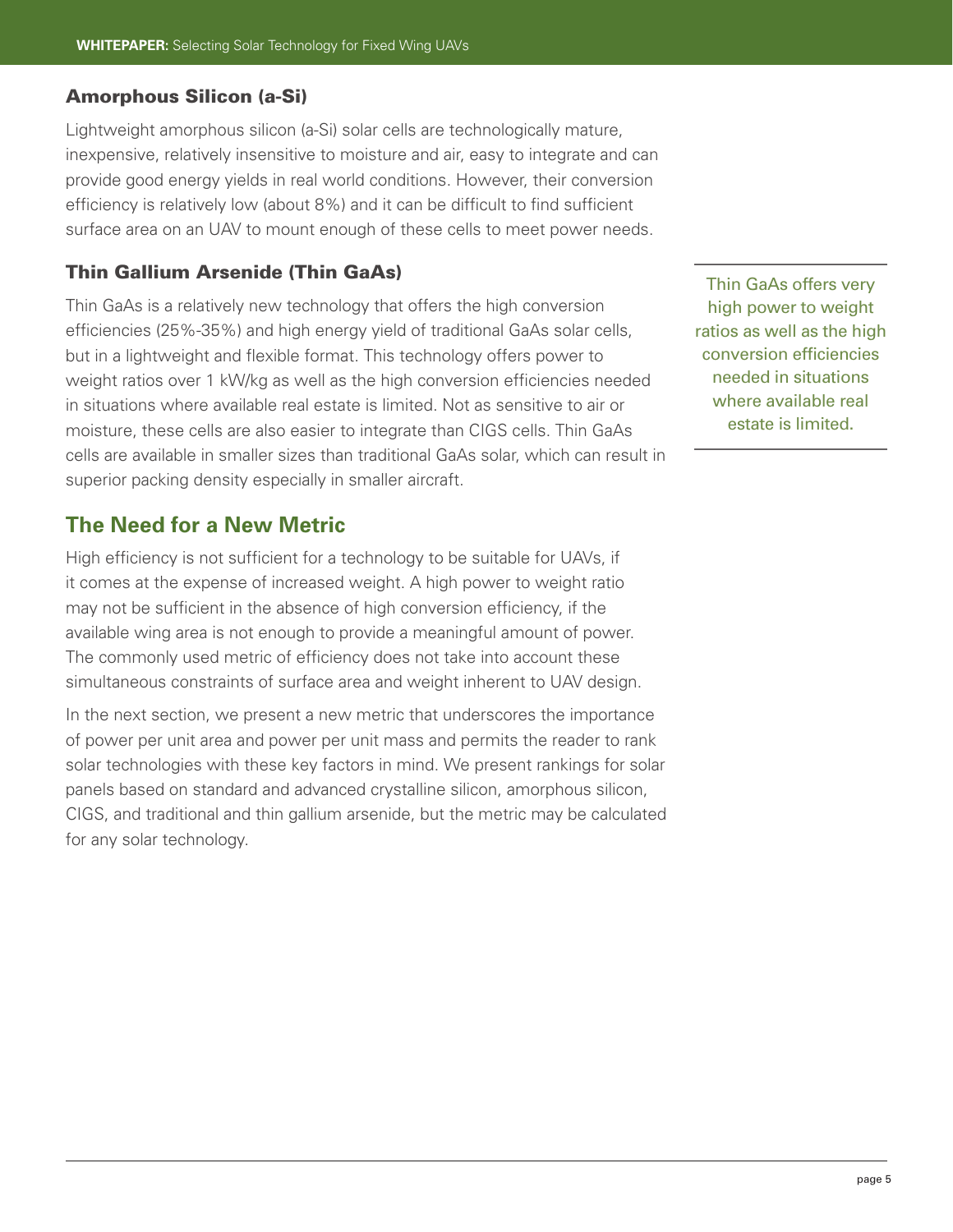

## **A Solar Performance Index for UAVs**

Of the various technology parameters that designers must consider, power to area (PA) and power to mass (Pm) ratios are clearly very important due to limited mass budgets and surface areas. These are charted for six relevant technologies in figure 2a (see notes 1-5 for data sources). There is no simple relationship between the two, because the type and weight of the necessary encapsulation is influenced by chemical and mechanical stability of the cells. Since the UAV application demands high values for both ratios at once, we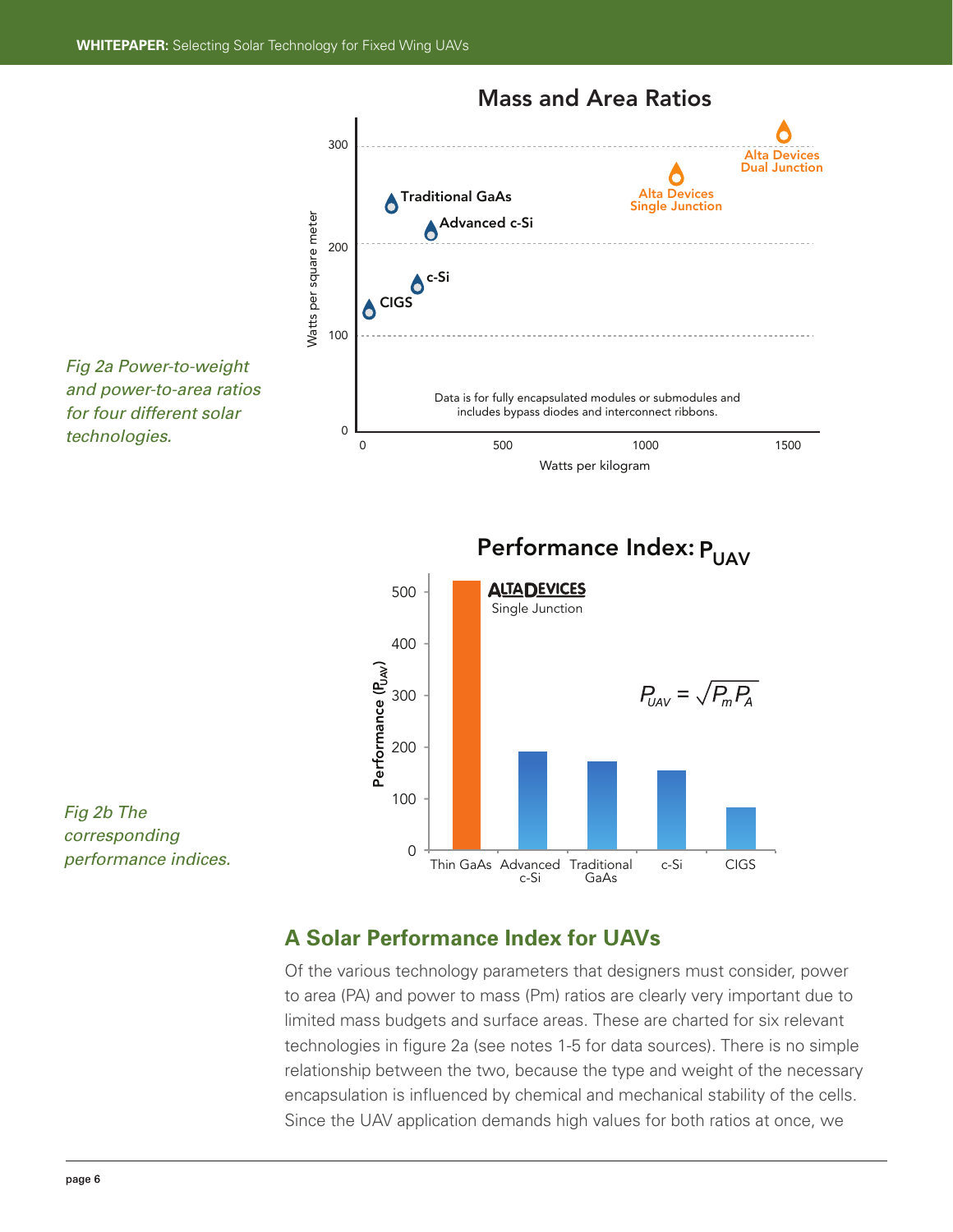multiply the two ratios and take the square root of the product to convert the numerator to the dimension of power (watts). The resulting performance index  $(P_{U\wedge V})$  is shown in figure 2b.

## **Conclusion**

Designers can choose from a wide range of available solar cells and must carefully evaluate the significant performance tradeoffs resulting from that choice. In this whitepaper we have presented a simplified performance index for comparing the power density of solar technologies. The index places a premium on simultaneous minimization of weight and surface area. With the effects of encapsulation taken into account, thin GaAs solar cells score over 2x better than the nearest alternative and are an excellent choice for designs seeking high performance while minimizing weight and surface area.